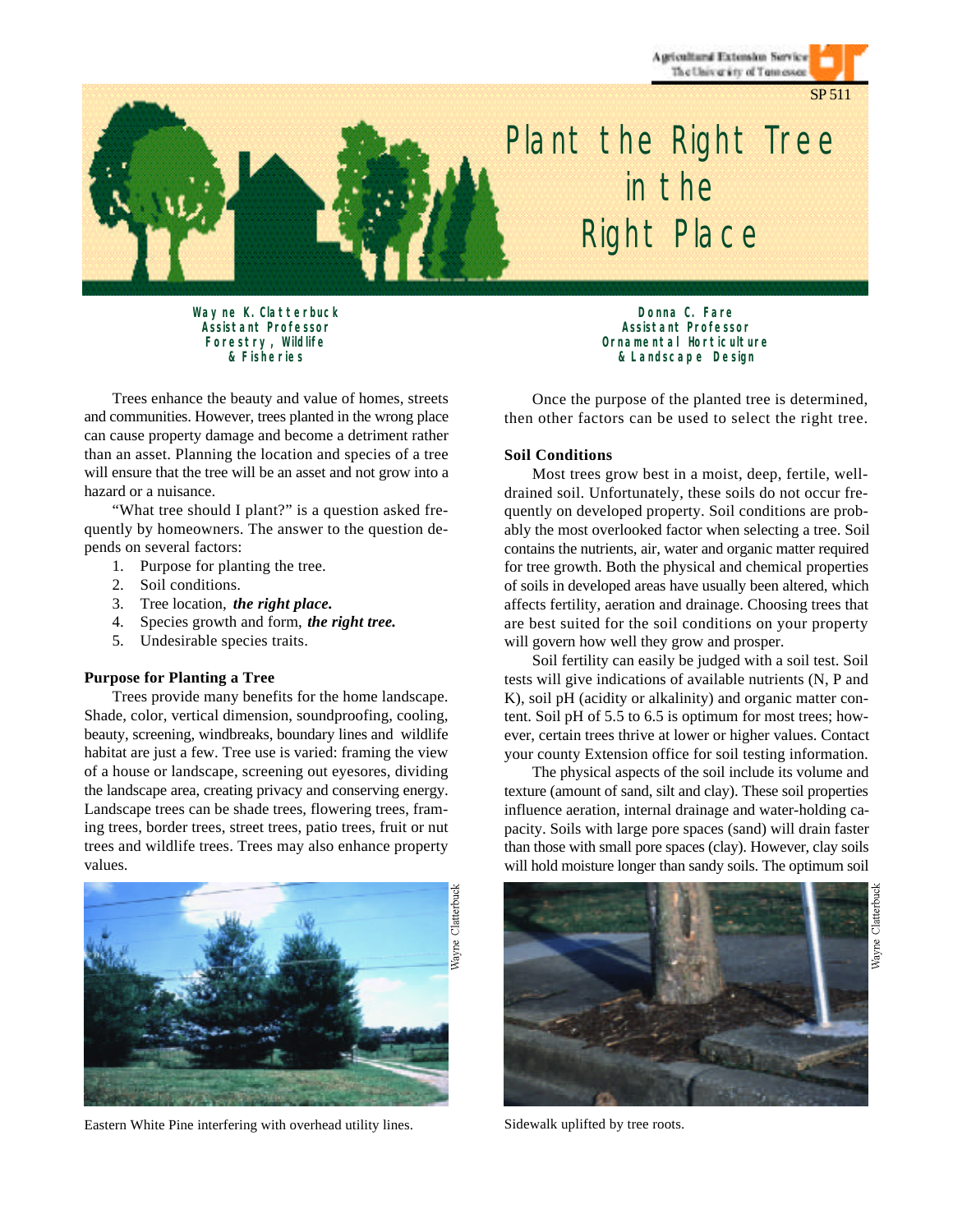

\*Adapted from Tree City USA Bulletin No. 4, National Arbor Day Foundation, Nebraska City, NE.

for tree growth has a loamy texture (mixture of sand, silt and clay) with pore spaces containing 50 percent air and 50 percent water. Some tree species can better tolerate clay soils; others are more suited to sandy soils. Compaction of the soil decreases pore space and stresses the tree by reducing the amount of oxygen to the roots.

#### **Tree Location,** *The Right Place*

Growing space both above and below ground should be considered when selecting a tree to plant. Too often allowances are not made for the increased size of the tree when it matures.

Some of the problems that can be avoided by selecting the proper tree for the available planting space are:

- 1. Damage to houses through cracked foundations, leaves in gutters or abrasion of tree limbs hitting the house.
- 2. Cracked pavement of sidewalks, driveways, porches and patios.
- 3. Sewer lines or septic tanks clogged by roots.
- 4. Dangerous screening by obscuring traffic signs, pedestrians or vehicles.
- 5. Storm damage and electrical problems from trees or limbs affecting utility lines.
- 6. Blocking scenic views or windows.

One objective for planting trees in a residential setting is to provide shade to cool homes during the summer months. For morning shade, plant trees on the southeast exposure of the house. For afternoon shade, trees should be planted on the southwest exposure. Deciduous trees (those that lose leaves during the winter) allow the sun to warm the house during winter and shade it during the summer months. Evergreen trees planted on a northern exposure will screen or block cold winter winds.

Remember that trees will become larger with age. Your evaluation of the site before planting will allow you to choose the correct size of tree for the site, avoid crowding before it occurs and save time and money at some future date.

## **Species Growth and Form,** *The Right Tree*

Once the soil and site (location) conditions for tree planting are determined and evaluated, then homeowners can factor in their personal preferences when choosing a species of tree. Characteristics such as tree shape, size, flowering, colors and texture should be considered. For trees to accomplish their intended purpose satisfactorily, and to continue to do so with future growth and development, they must be selected carefully. Properly selected trees will become an asset to your property and require less maintenance once established.

*Hardiness.* Select trees within geographic range zones 6 and 7 for planting in Tennessee (Figure 1). Trees native to more northern climates easily withstand winters in Tennessee, but are more subject to heat, scorch and sun-scald during the hotter summer months. Conversely, trees planted from more southern areas do well during the milder winters, but are affected by extreme winters where lower temperatures may kill the tree or accumulations of ice and snow may break branches and deform the tree. Also select trees that are more tolerant of or can adapt to adverse environmental conditions (air pollution, soil compaction and poor available moisture) frequently found in urban areas.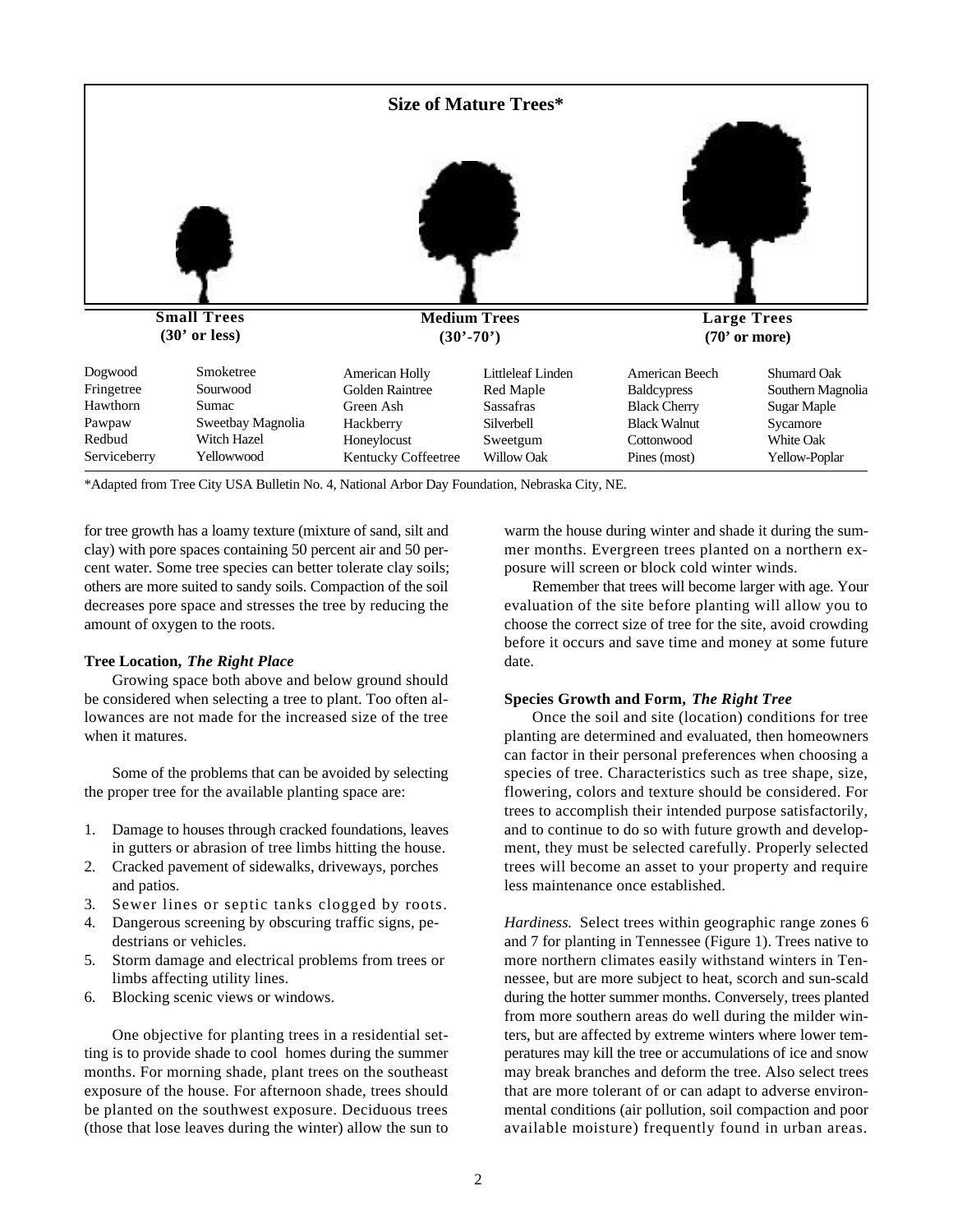*Tree Shape and Form.* Different species of trees have different crown forms, such as round, oval, vaselike, weeping, pyramid, columnar or spreading. Selection of a proper form will satisfy your landscape objectives, enhance your property and decrease future maintenance costs. Trees with low-spreading branches are suitable for screens, but not for placement along driveways where visability is essential. Columnar or upright trees are appropriate for medians and property boundaries, but not for providing shade for a house.

*Tree Size, Growth and Longevity.* Always plan for the growth and future size of a tree. The small trees planted today may be the large trees of tomorrow. Evaluate the mature height and spread of the tree, as well as its lifespan (see sidebars). Some trees grow and provide shade quickly within 30 years, then decline and eventually die. How will their decline and need for removal affect you? Yellow-poplar (tuliptree) is a prime example of a tree that can grow to a mature height of 100 feet or more, which makes it much too large for a yard tree or urban planting. However, the growth rate and size of the tree may be acceptable as a yard tree during its first 50 years for shade and enjoyment. Thus, consideration should be given to whether the tree is planted for posterity or to fulfill an immediate need that may have future consequences.

*Sunlight.* Some trees are more adapted to certain intensities and amounts of light than others. Shade tolerance is a term used to rate the capacity of a tree to develop and grow in the shade of other trees. Some species, such as pines, yellowpoplar and cottonwood require full sunlight and are considered shade-intolerant. Others, such as maple and beech prefer partial shade and are called shade-tolerant. Some species like white oak are somewhere in between and are referred to as intermediate in tolerance. Do not make a mistake of planting your tree where its requirement for light will not be met. Dogwood often fails as a transplant from the shade of the forest to the bright sunlight of an open yard. Cultivated dogwoods from nurseries are better suited for full-sun conditions. Transplanting trees from native stands to personal landscapes is not recommended.



*Figure 1.* USDA hardiness zones for the southeastern United States.

#### **Undesirable Species Traits**

Most trees will have some undesirable traits that may be considered obnoxious by some and tolerated by others. Most of the unfavorable traits are associated with insects and disease, production of fruits and seeds and tree maintenance.

*Insects and Disease.* Trees are susceptible to many insects and diseases. Some trees are more vulnerable than others. Most of these problems are species-specific and should be considered when selecting a tree to plant. Examples of insect and disease concerns prominent in Tennessee are Dutch elm disease, southern pine beetle, Japanese beetle, white pine weevil, anthracnose, powdery mildew, phytophthora root rot, verticillium wilt, gypsy moth,

#### **Estimated Longevity of Selected Trees**

### **Short (up to 50 years)**

Crabapple Redbud Hornbeam Witch Hazel

Bradford Pear Norway Maple Cottonwood Silver Maple Fringetree Serviceberry

# **Medium (50 to 100 years)**

American Holly Littleleaf Linden Dogwood Pines (most) Golden Raintree Red Maple Green Ash Sycamore Hackberry

#### **Long (100 or more years)**

American Elm Sugar Maple Baldcypress White Oak Hickories

American Beech Southern Magnolia Black Walnut Yellow-Poplar